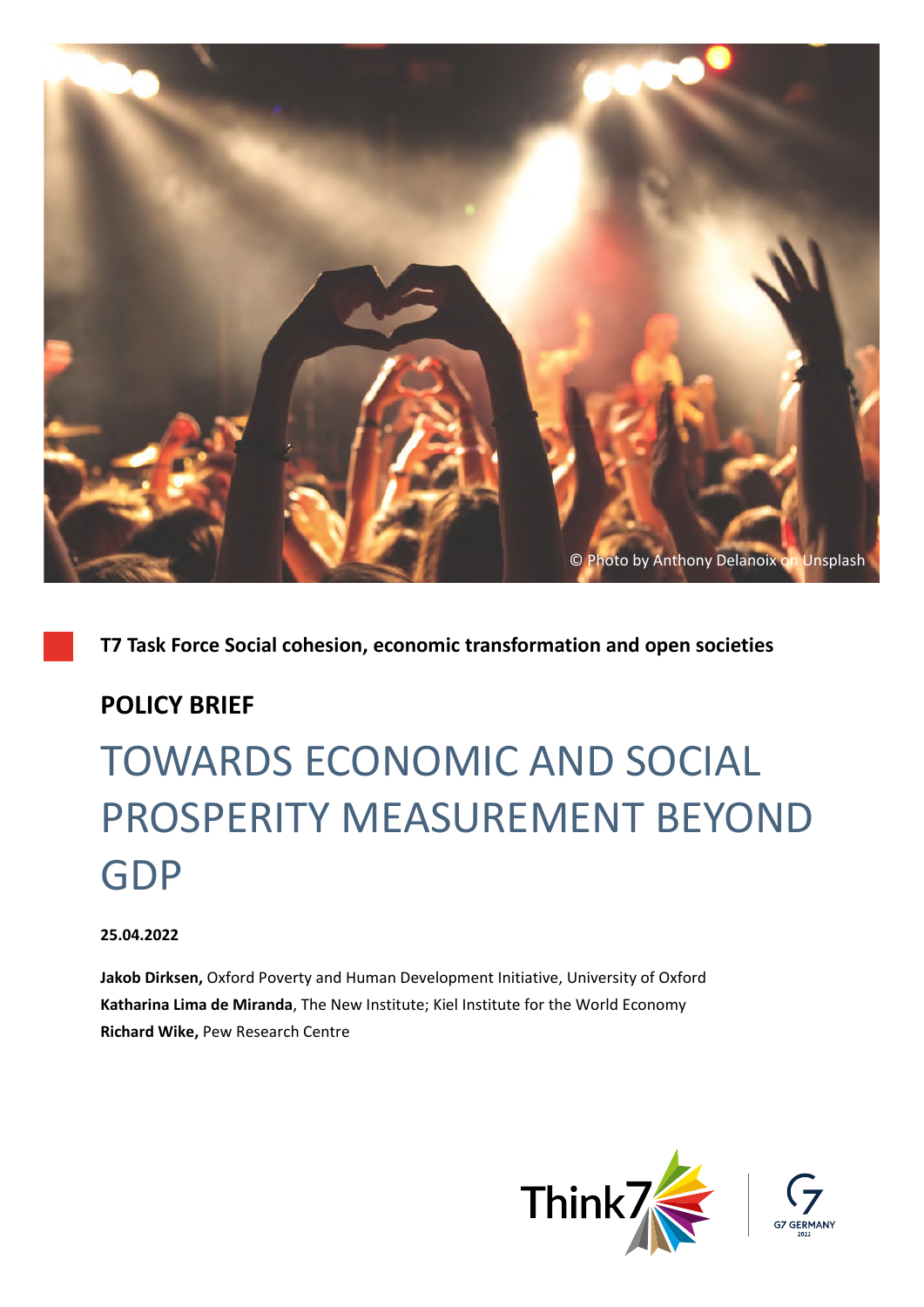### Abstract

**To overcome the major challenges the world is facing today - from recovering from the pandemic to mitigating climate change - the global community will need concerted, transformative policy efforts, aligned with collective values and societal goals. Economic recovery must be equitable and not come at the cost of social cohesion. To achieve this, a new conception and goalpost indicators of prosperity are needed. Productivity growth and material gain, measured in terms of GDP, is insufficient as a key performance indicator and as a yardstick for social progress. It treats as a derivate the things we actually value, including not only economic wealth and the distribution of income, but also other dimensions of prosperity: social solidarity and participation, personal agency and opportunities, and environmental sustainability. In this Policy Brief, we propose ways to rethink and design new measures of economic and social prosperity for the G7 and beyond, encompassing not only material wealth and economic performance, but also the social and environmental dimensions of prosperity. We present concrete recommendations on necessary steps to achieve a policy-reorientation anchored in what we actually value – towards economic and social prosperity measurement beyond GDP.**

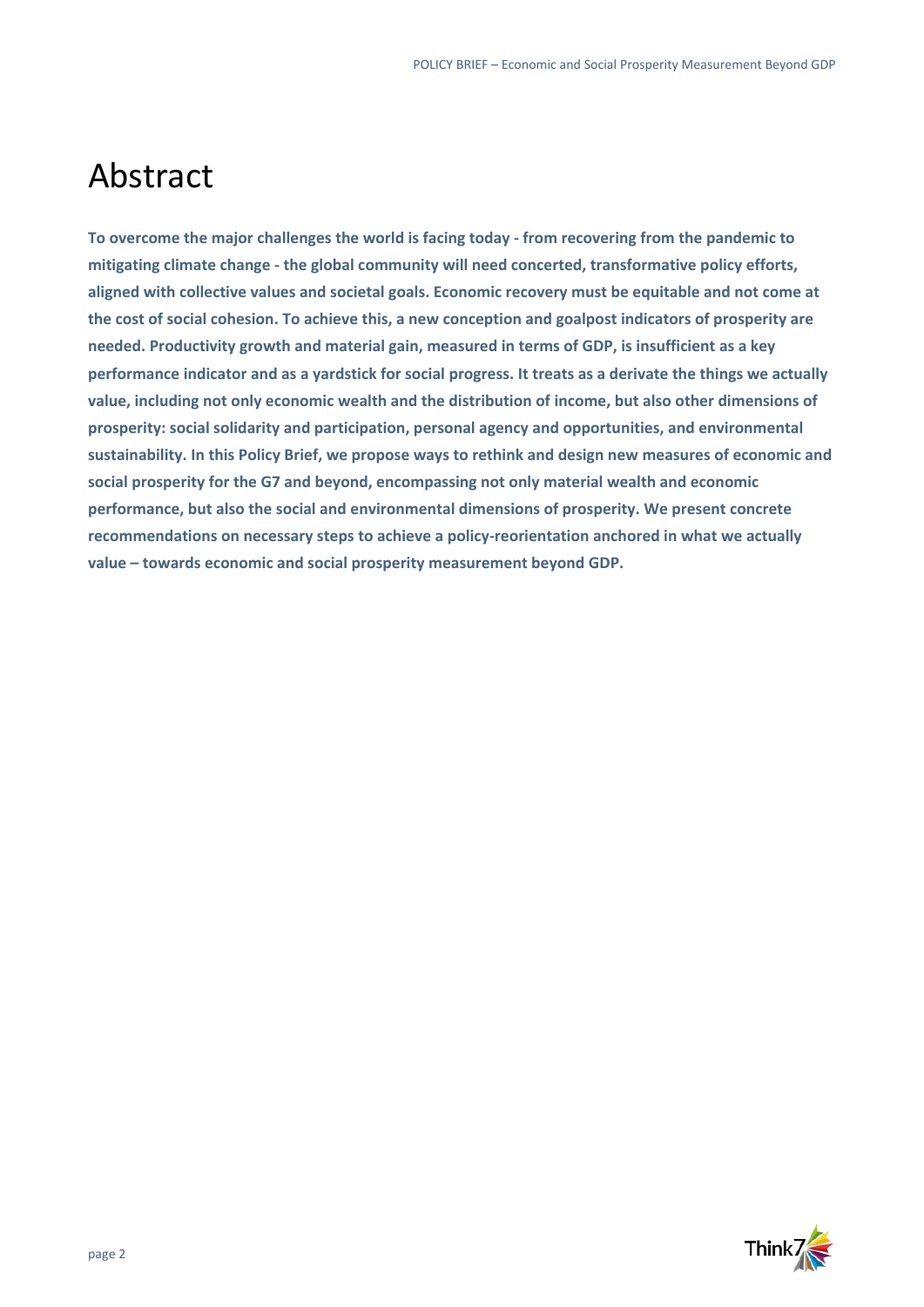### Challenge

Productivity growth and material gain, measured in terms of GDP, is insufficient as a key performance indicator and as a yardstick for social progress. It treats as a derivate the things we actually value, including not only economic wealth and the distribution of income, but also other dimensions of prosperity. In order to tackle the major challenges of our time – like post-pandemic recovery, climate change, and biodiversity loss -, new measurement tools to guide and assess progress on the many dimensions of prosperity – including economic, social, and environmental aspects – are needed at both global and country level. Against this background, the UN Secretary General recently called for "new measures to complement GDP, so that people can gain a full understanding of the impacts of business activities and how we can and must do better to support people and our planet."<sup>[1](#page-6-0)</sup> While significant advances have been made on the international and national statistical agendas on multidimensional prosperity measurement beyond GDP, their benefits for policymaking have not yet been used to their full potential.<sup>[2](#page-6-1)</sup> Measures capturing wellbeing and prosperity in all its dimensions can help identify governance gaps and inform policy decisions with research-based solutions driving more prosperous, inclusive, and equitable societies. To measure, evaluate, and inform policies on economic and social performance, the development of new capacities, collection of new and better data, and the construction of a new generation of prosperity metrics are required.

## Proposals

#### **Towards Economic and Social Prosperity Measurement Beyond GDP**

The G7 should systematically measure social and economic progress through new multidimensional metrics of prosperity that are comparable across countries. This would more strongly align prosperity measurement with collectively held values and societal goals. It would answer to the widespread recognition that human flourishing cannot be reduced to, or adequately summarised by, aggregate indicators of economic productivity or expenditure. In accordance with the Sustainable Development Goals, such new metrics would allow policy makers, researchers, citizens, businesses, and civil society to monitor progress, thus helping to set the course for a prosperous and sustainable future. Multidimensional metrics of prosperity should encompass not only its economic dimension, commonly approximated by GDP. They should also integrate social and environmental dimensions, including overall opportunities, agency, and empowerment as well as aspects such as social solidarity and participation, employment, health, and social protection.

We recommend that these key dimensions of success and progress, which are related to normative goals that are common throughout the G7 and beyond, including the Sustainable Development Goals, be monitored for the G7 countries and beyond to inform equitable development strategies, policy pathways, and budget priorities.

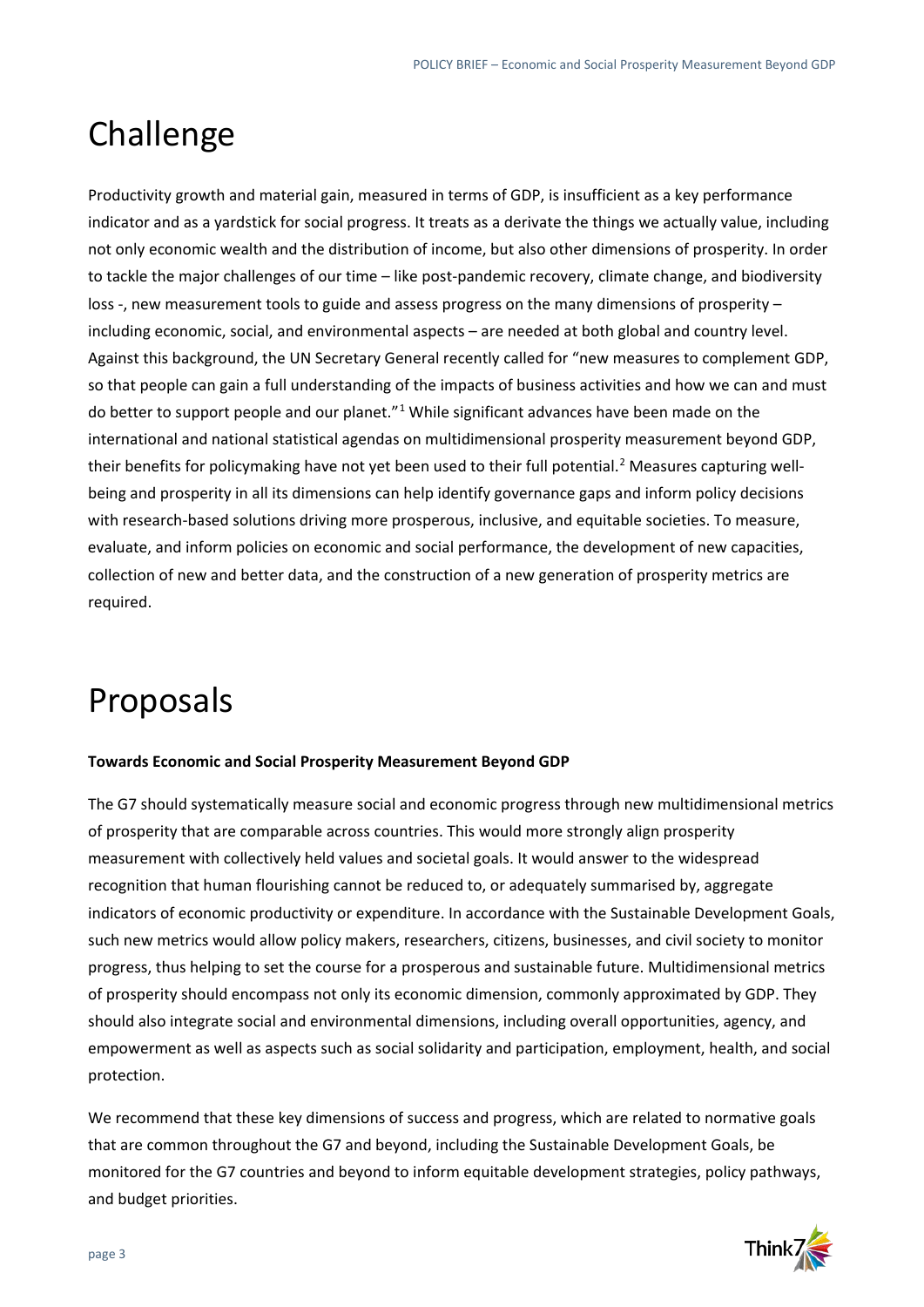#### **Leverage Potential of Existing Proposals, Measures, and Methods**

The G7 should leverage, and align their efforts with, existing proposals and innovations developed in the academic literature or already in use by governments and intergovernmental organisations around the world.<sup>[3](#page-6-2)</sup> Alignment and integration are important because the current frameworks developed by individual countries do not allow (yet) for international comparison and will thus not serve the purpose of complementing GDP as an important cross-national prosperity measure.<sup>[4](#page-6-3)</sup>

An actionable approach with few and clearly laid out indicators can help G7 policy makers to visualise how prosperity in different dimensions of human well-being can be evaluated and achieved. A groundwork for human flourishing is laid when people have a secure sense of solidarity (S, related to social belonging and inclusion), agency (A, so that they are able to influence their fate through their own efforts), material gain (G, measured by GDP per capita and its distribution) and environmental sustainability (E, living within planetary boundaries). Against this background, the SAGE dashboard proposes international measures of social cohesion (solidarity) and personal empowerment (agency).<sup>[5](#page-6-4)</sup>

Furthermore, multidimensional poverty, vulnerability, or well-being indices can and have been used to ensure equitable and inclusive progress and avoid the exacerbation of inequalities and disadvantages. The G7 can build on the applications and experiences from many countries and UN Agencies around the world, during both 'normal' and 'exceptional' times.<sup>[6](#page-6-5)</sup> This includes, for example, Bhutan's pioneering Index of Gross National Happiness, various National Multidimensional Poverty Indices that are also being reported against the Sustainable Development Goals, and the global Multidimensional Poverty Index.<sup>[7](#page-6-6)</sup> Such measures frequently include information on the non-monetary dimensions of prosperity and disadvantage, including material living standard, education, health, social protection, employment, social participation and connectedness, and empowerment.<sup>[8](#page-6-7)</sup>

#### **Use Socio-Economic Prosperity Metrics to Guide Equitable Policies**

The methods that underlie these measures can serve as a basis to construct the multidimensional evidence base for goalpost indicators beyond GDP. Multidimensional measures already have a track-record of not only monitoring socio-economic progress, but also as all-of-government policy tools that can be used to advance human well-being and fight poverty and disadvantages in all their forms and dimensions. This includes their use for equitable policy-making across sectors of government, targeted interventions, budget allocation, and priority setting.

We recommend that the G7 invest into the development of new cross-national prosperity metrics, and that they mainstream the use of integrated, multidimensional prosperity measures for policy goalpost-setting for social and economic progress and evaluation beyond GDP. And we recommend their use for integrated responses that allow the G7 and the global community to build back (and forward) better – to avoid an exacerbation of inequalities and to prevent the poorest from being left behind even further, in line with the Sustainable Development Goals and the Agenda 2030 Pledge to Leave No One Behind.

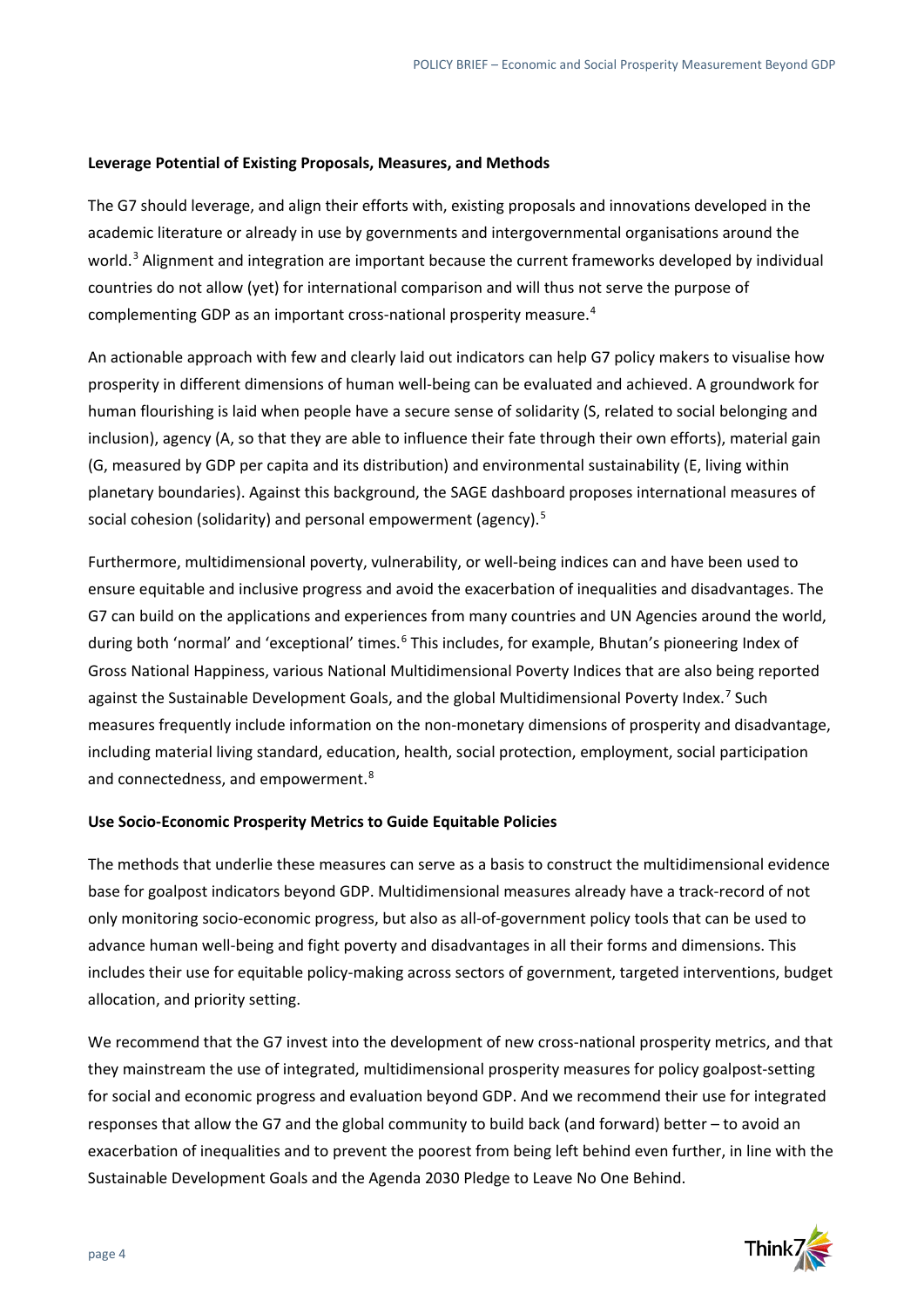#### **Collect New and Better Data**

To do so, the collection of quality data on the many dimensions of prosperity is crucial. To build a robust and legitimate evidence base for sound policy-making, harmonised data collection efforts that allow for the construction of comparable and disaggregateable indicators of prosperity are indispensable. Prosperity measures beyond GDP can fulfill their full potential as better well-being indicators and for policy-guidance where data on all dimensions of prosperity are collected at the smallest possible units, e.g. households and individuals. This allows measurement and analysis of how achievements or disadvantages in the many dimensions of prosperity cluster and coincide – not at the gross national level, but at the level of the individual human or household. Investing in household surveys or innovative alternative data collection efforts should remain a priority to enable efficient monitoring and effective evidence-based policy-making.

#### **Anchor Prosperity Measurement in People's Voices and Values**

Last but not least, an emphasis on quality data also relates to the point that the G7 should incorporate relevant aspects of public sentiment to respect people's voices and values in the development and application of new and improved approaches to measuring prosperity and gross economic performance beyond GDP. If the measurement of socio-economic prosperity and related concepts is going to be more human-centred than previous efforts to measure economic performance and well-being, it will be important to hear from the concerned humans whose quality of life is being measured, and to incorporate their voice into these measures. There are strong synergies in this regard between our recommendations and the work by Moore, Lorgat, and Moseley on citizen-led indices<sup>[9](#page-6-8)</sup>. We further believe that harmonised headline indicators that are comparable across countries can and should be complemented by national and local frameworks that are adapted to the particularities of each context. This type of approach ensures not only legitimacy, but also accuracy - i.e. that these measures do actually measure what they are meant to be measuring: what matters for people, now and in the future. Public opinion research can help ensure that the public's voice, including those of marginalised communities and future generations, is included.

Research into people's values and public opinion can also be used to elicit people's thoughts and evaluations across the many dimensions of well-being. These can then be used to ensure that prosperity metrics do indeed speak to people's lived experiences and expressed values. Survey research is used, for example, to measure concepts associated with the solidarity and agency components of the SAGE framework. Measures related to solidarity may include survey questions on trust, diversity, pluralism, identity, cosmopolitanism, and perceptions of social conflict. Meanwhile, measures of agency could include views of individual liberty and efficacy, and perceptions of opportunity in society.

This is also important because government policy effectiveness depends on public acceptance, legitimization, and compliance. Such compliance is influenced by the degree of social cohesion and the degree to which citizens feel empowered to act in accordance with government policy. Multidimensional measurement that includes such aspects could then also help predict and foster public acceptance and compliance with policies that require collective action, such as pandemic containment and climate action.

More broadly, to ensure that cross-national indicators of prosperity reflect people's voices and values, they should be developed with significant input from individuals and civil society. This input could take a variety

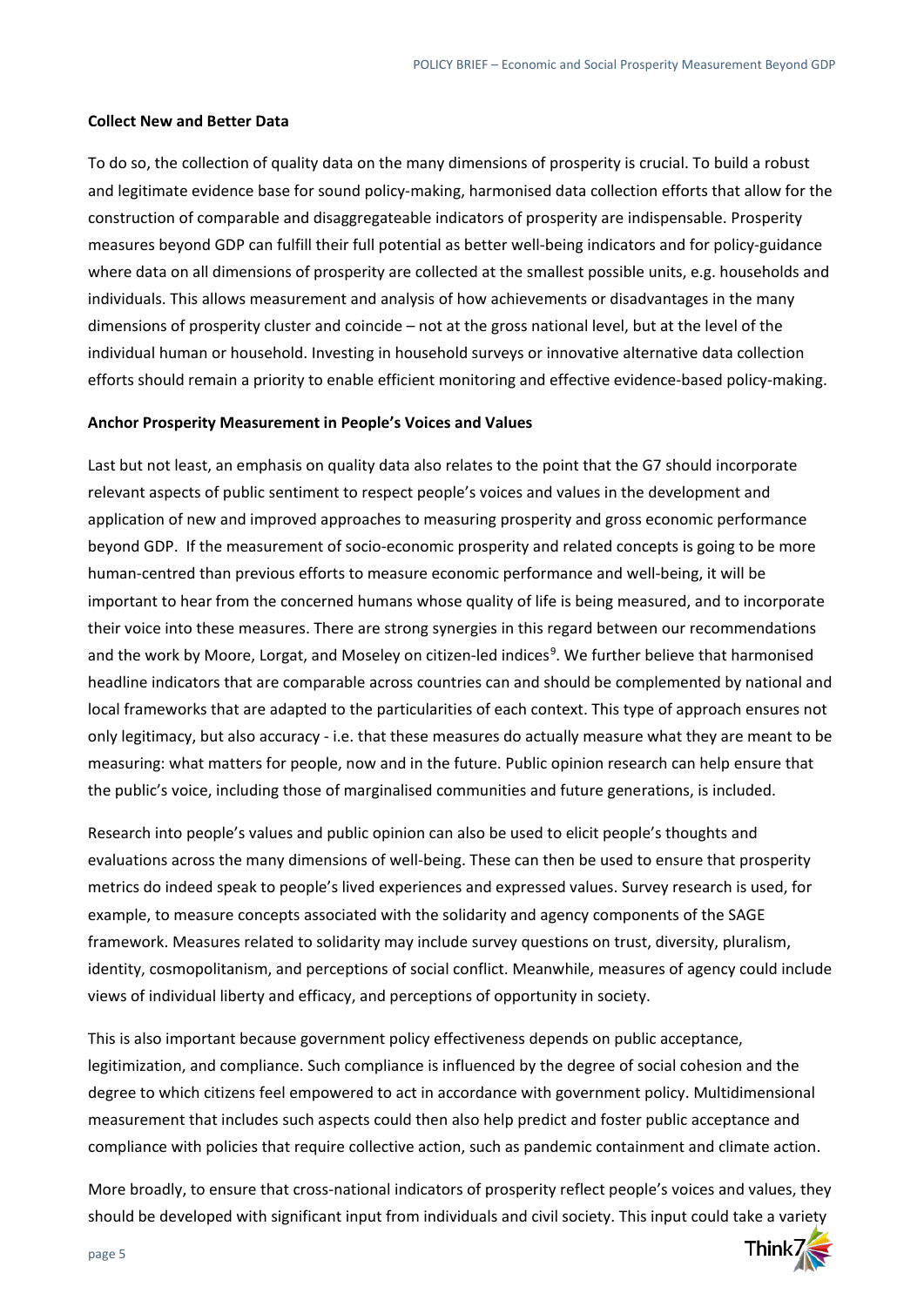of forms, including public dialogues, such as those conducted by the United Nations as part of its recent UN75 initiative;<sup>[10](#page-6-9)</sup> mini-publics or other forms of public deliberation; or survey research designed to identify people's values and priorities.

### Implementations

Building on the results of previous Presidencies, the German G7 Presidency, under the motto "Progress towards an equitable world," places emphasis on inclusive and sustainable growth, which means economic growth that is socially and environmentally acceptable. It has recently pledged to develop and officially report prosperity not only in its economic, but also ecological, social, and societal dimensions.<sup>[11](#page-6-10)</sup> The G7 now has a unique opportunity to recouple and realign social, economic, and environmental dimensions of prosperity. G7-informed policy agendas, legislative and regulatory mechanisms, tools, and innovations should include measurable economic, social, and environmental goals that can achieve equitable, inclusive, and sustainable outcomes. We recommend the following concrete steps:

#### **Concrete steps**

- Establish a G7 Working Group to explore the measurement of, and policy-making aligned with, prosperity in all its forms and dimensions, alongside GDP and inequalities in income and wealth.
- Collaborate closely with experts from academia, governments, and key actors from international organisations, and civil society. These could include, but need not be limited to:
	- The OECD and their work around the measurement of quality of life and multidimensional well-being.
	- The European Union and their resilience dashboards, multidimensional poverty measurement and reporting efforts.
	- The participants of the Multidimensional Poverty Peer Network, including governments and intergovernmental agencies spearheading the development and use of multidimensional well-being, vulnerability, and poverty measures as official statistics and policy-tools.
- Align the G7 members around concrete goals for policy-making for social and economic prosperity beyond GDP that could be monitored in the future.
- Reinforce and innovate on data collection efforts to monitor prosperity in all its forms and dimensions and grounded in people's values and lived experiences.

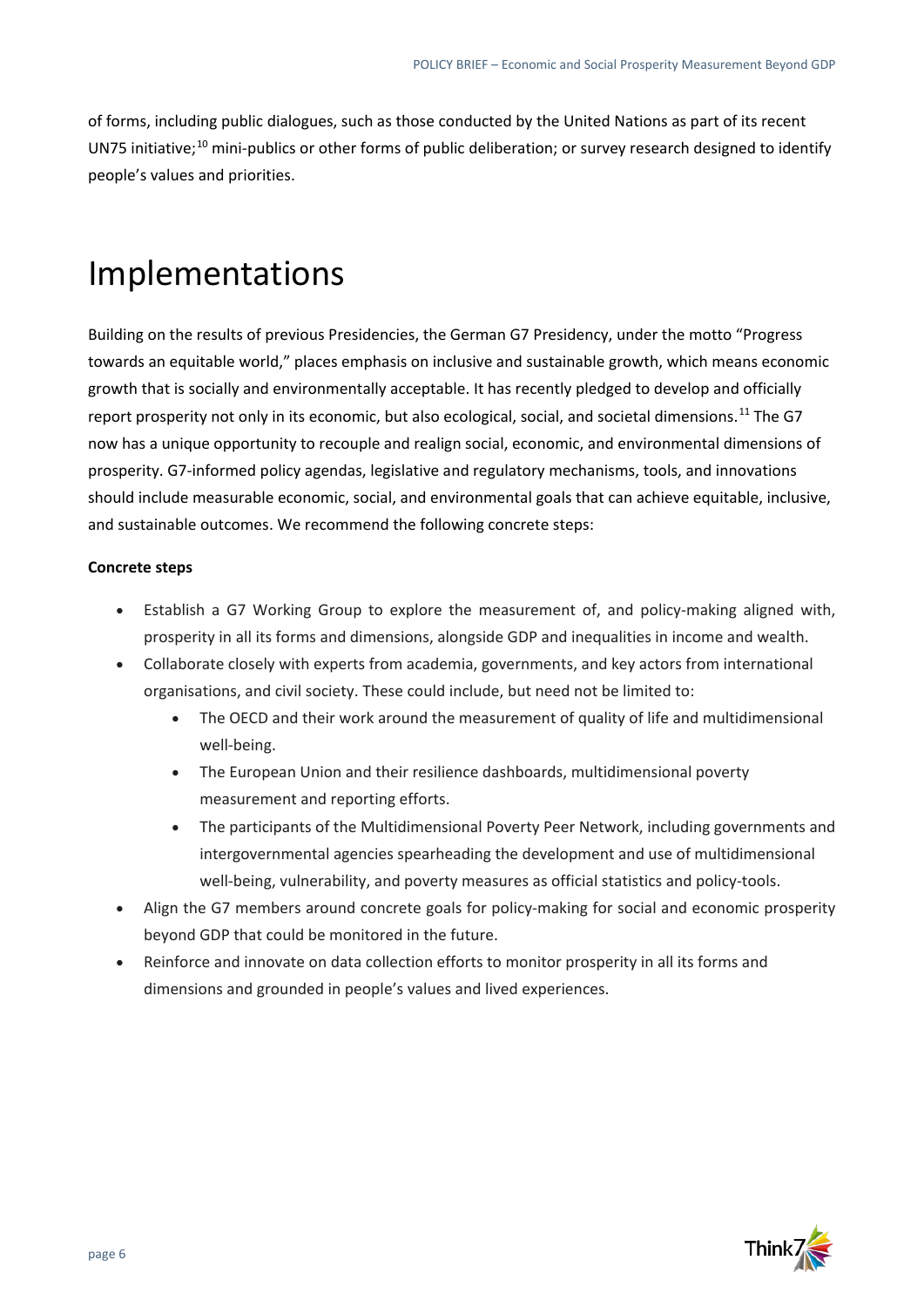### Endnotes

<span id="page-6-0"></span><sup>1</sup> UN 2021, Our Common Agenda – Report of the Secretary-General.

<span id="page-6-1"></span><sup>2</sup> Brandt et al., 2022.

<span id="page-6-2"></span><sup>3</sup> This includes the work of the 'Sarkozy' *Commission on the Measurement of Economic Performance and Social Progress,* led by Nobel laureates Joseph Stiglitz and Amartya Sen, together with Jean-Paul Fitoussi (see Stiglitz, Sen & Fitoussi, 2009). It also includes associated efforts to measure multidimensional well-being and quality of life at the OECD (Stiglitz, Fitoussi & Durand 2018a,b), including the *OECD Framework for Measuring Well-Being and Progress* and the *OECD Better Life Index*. Further valuable resources for the G7 are given by the work of the International Panel for Social Progress (e.g. Fleurbaey et al., 2018) and the efforts by countries participating in the *Multidimensional Poverty Peer Network* (MPPN, 2022). The latter are closely related to measures of human development (Human Development Index, HDI) and multidimensional poverty (global Multidimensional Poverty Index, MPI) by the United Nations Development Programme (UNDP), among other UN Agencies (see Figure below). Similarly the EU countries' official multidimensional *At Risk of Poverty or Social Exclusion* (AROPE) measure (also reported against the SDGs), too, can serve as inspiration (EUROSTAT, 2021). <sup>4</sup> Up to now, for example, more than half of OECD countries have developed well-being frameworks (Brandt et al., 2022). Canada has proposed a quality of life framework focused on a broad set of measures (Department of Finance Canada, 2021) and Germany is planning to transition to a "socio-ecological" economy (Bundesministerium fu r Wirtschaft und Klimaschutz, 2022). These are steps into the right direction. However, the creation and existence of well-being frameworks does not guarantee its permanent adoption and more importantly a tangible influence on policy making and eventually people's quality of life. In addition, these efforts are not yet aligned across countries and will be hardly comparable at the international level.

<span id="page-6-5"></span><span id="page-6-4"></span><span id="page-6-3"></span><sup>5</sup> Lima de Miranda and Snower, 2020 & 2021

<span id="page-6-6"></span><sup>6</sup> WHO, 2021; Dirksen, 2022; MPPN, 2022b.

 $<sup>7</sup>$  Ura et al., 2012; MPPN, 2022b; UN DESA, 2022; UNDP and OPHI, 2021. See also Figure</sup> below.

<span id="page-6-8"></span><span id="page-6-7"></span><sup>8</sup> Dirksen, 2021.

<span id="page-6-9"></span><sup>9</sup> See the related policy brief in this T7 Task force on citizen-led prosperity indices for further details.

<span id="page-6-10"></span><sup>10</sup> United Nations, 2021.

<sup>11</sup> Bundesregierung, 2021.

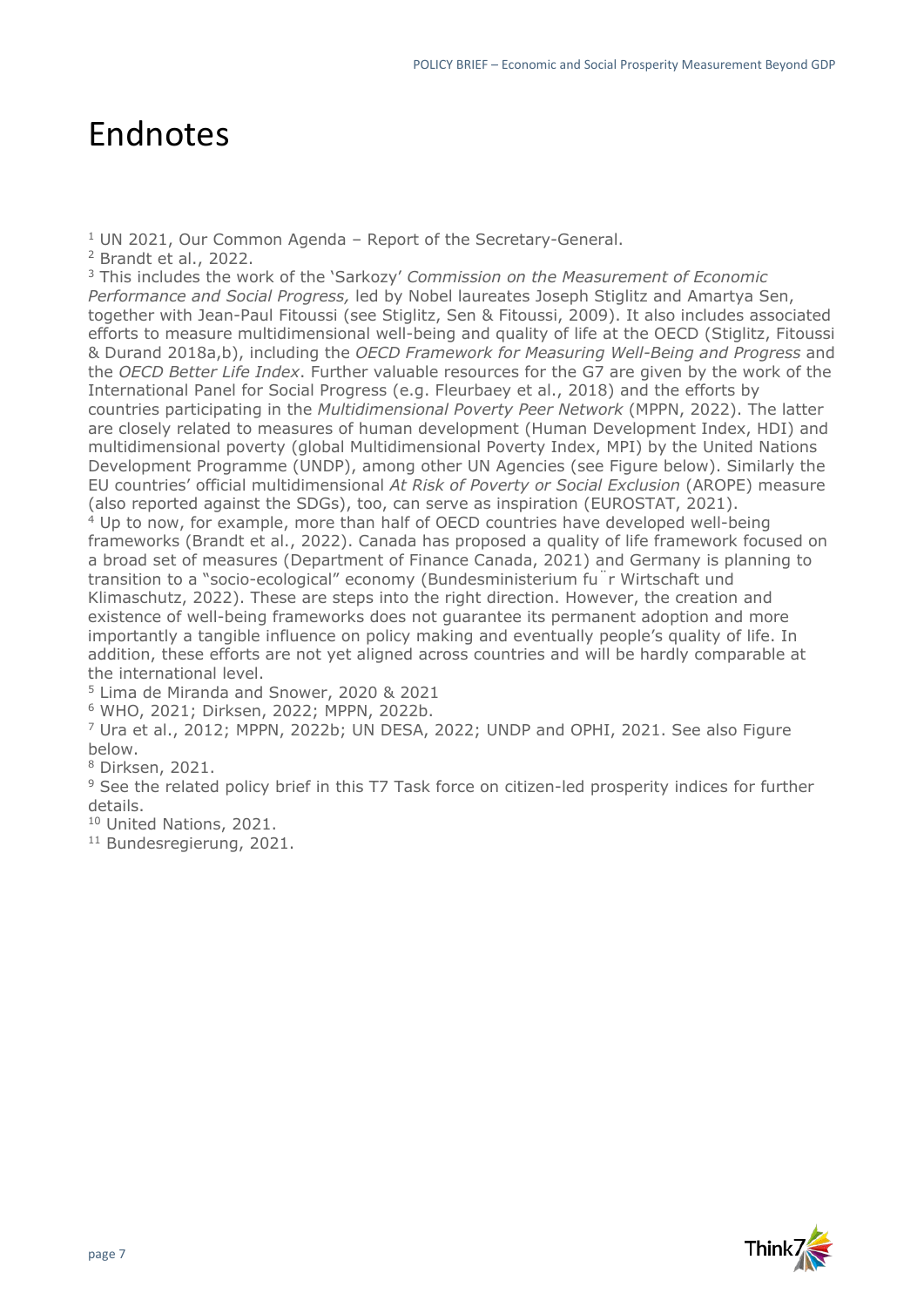### References

- Brandt, N., Exton, C, & Fleischer, L. (2022). *Well-being at the heart of policy: lessons from national initiatives around the OECD*. Forum New Economy.
- Bundesregierung (2021). *Mehr Fortschritt Wagen. Bündnis für Freiheit, Gerechtigkeit und Nachhaltigkeit.* Koalitionsvertrag zwischen SPD, Bündnis 90/Die Grünen und FDP. Available online at: [https://www.bundesregierung.de/resource/blob/974430/1990812/04221173eef9a6720059cc353d](https://www.bundesregierung.de/resource/blob/974430/1990812/04221173eef9a6720059cc353d759a2b/2021-12-10-koav2021-data.pdf?download=1) [759a2b/2021-12-10-koav2021-data.pdf?download=1](https://www.bundesregierung.de/resource/blob/974430/1990812/04221173eef9a6720059cc353d759a2b/2021-12-10-koav2021-data.pdf?download=1)
- Department of Finance Canada (2021). Toward a Quality of Life Strategy for Canada. Retrieved from: https://www.canada.ca/content/dam/fin/publications/mwmtqlsc-mqivsqvc/mwmtqlsc-mqivsqvcen.pdf
- Dirksen, J. (2021). 'Which Are the Dimensions and Indicators Most Commonly Used to Measure Multidimensional Poverty Around the World?', *Dimensions,* 11, 14.
- Dirksen, J. (2022). 'Using Multidimensional Poverty and Vulnerability Indices for Equitable Policy-Making in the Context of Health Emergencies', *Dimensions,* 13, 17.
- Eurostat (2021). 'Glossary. At Risk of Poverty or Social Exclusion (AROPE)'. Available online at: [https://ec.europa.eu/eurostat/statistics](https://ec.europa.eu/eurostat/statistics-explained/index.php/Glossary:At_risk_of_poverty_or_social_exclusion_(AROPE))[explained/index.php/Glossary:At\\_risk\\_of\\_poverty\\_or\\_social\\_exclusion\\_\(AROPE\).](https://ec.europa.eu/eurostat/statistics-explained/index.php/Glossary:At_risk_of_poverty_or_social_exclusion_(AROPE))
- Fleurbaey, M., Bouin, O., Salles-Djelic, M. L., Kanbur, R., Nowotny, H., & Reis, E. (2018). *A Manifesto for Social Progress. Ideas for a Better Society*. Cambridge: Cambridge University Press.
- Lima de Miranda, K., & Snower, D. J. (2020). Recoupling Economic and Social Prosperity. Global Perspectives, 1(1), 11867.
- Lima de Miranda, K., & Snower, D. J. (2021). How COVID-19 changed the world: G-7 evidence on a recalibrated relationship between market, state, and society. Brookings Global Working Paper #154.
- Moore, H., Lorgat, R., & Moseley, K. (2022). *Prosperity Index*. Available online at: [https://www.think7.org/wp-content/uploads/2022/03/Cohesion\\_Prosperity-Index\\_Henrietta-](https://www.think7.org/wp-content/uploads/2022/03/Cohesion_Prosperity-Index_Henrietta-Moore_Rayhaan-Lorgat_Katrina-Moseley.pdf)Moore Rayhaan-Lorgat Katrina-Moseley.pdf.
- MPPN (2022a). 'Multidimensional Poverty Peer Network'. Available online at: [https://mppn.org/about-us/mppn-en/.](https://mppn.org/about-us/mppn-en/)
- MPPN (2022b). 'Some National Measures'. Available online at[: https://mppn.org/applications/national](https://mppn.org/applications/national-measures/)[measures/.](https://mppn.org/applications/national-measures/)
- OPHI (2018). Global Multidimensional Poverty Index 2018: The Most Detailed Picture to Date of the World's Poorest People. Oxford Poverty and Human Development Initiative, University of Oxford.
- Stiglitz, J.E., Fitoussi, J.P. & Martine, D. (2018). *Beyond GDP. Measuring What Counts for Economic and Social Performance*. Paris: OECD Publishing.
- Stiglitz, J.E., Fitoussi, J.P. & Martine, D. (Eds.). (2018). *For Good Measure. Advancing Research on Well-Being Metrics Beyond GDP*. Paris: OECD Publishing.
- Stiglitz, J. E., Sen, A., & Fitoussi, J. P. (2009). Report by the Commission on the Measurement of Economic Performance and Social Progress. Available online at: [https://ec.europa.eu/eurostat/documents/8131721/8131772/Stiglitz-Sen-Fitoussi-Commission](https://ec.europa.eu/eurostat/documents/8131721/8131772/Stiglitz-Sen-Fitoussi-Commission-report.pdf)[report.pdf.](https://ec.europa.eu/eurostat/documents/8131721/8131772/Stiglitz-Sen-Fitoussi-Commission-report.pdf)
- UN (2021). *Shaping our future together: listening to people's priorities for the future and their ideas for action*.
- UN DESA (2022). 'SDG Indicators Database. Indicator 1.2.2'. United Nations. Available online at: [https://unstats.un.org/sdgs/UNSDG/IndDatabasePage.](https://unstats.un.org/sdgs/UNSDG/IndDatabasePage)
- UNDP and OPHI (2021). *Global Multidimensional Poverty Index 2021. Unmasking Disparities by Ethnicity, Caste and Gender.* New York: United Nations Development Programme.
- Ura, K., Alkire, S., Zangmo, T, & Wangdi, K. (2012). *An Extensive Analysis of GNH Index*. Thimphu: Centre for Bhutan Studies.
- WHO (2021). *Using Multidimensional Poverty and Vulnerability Indices to Inform Equitable Policies and Interventions in Health Emergencies.* Geneva: World Health Organization.

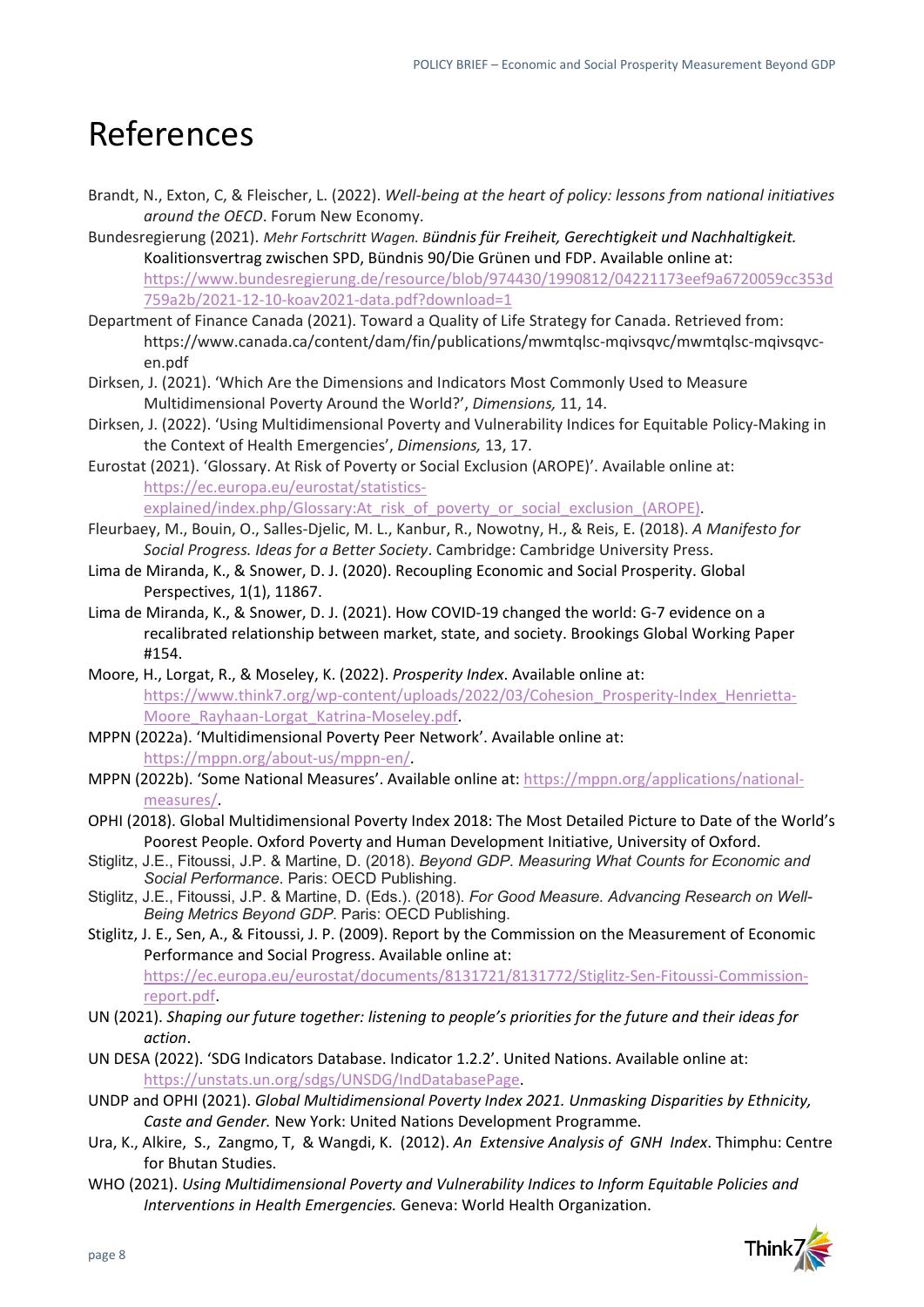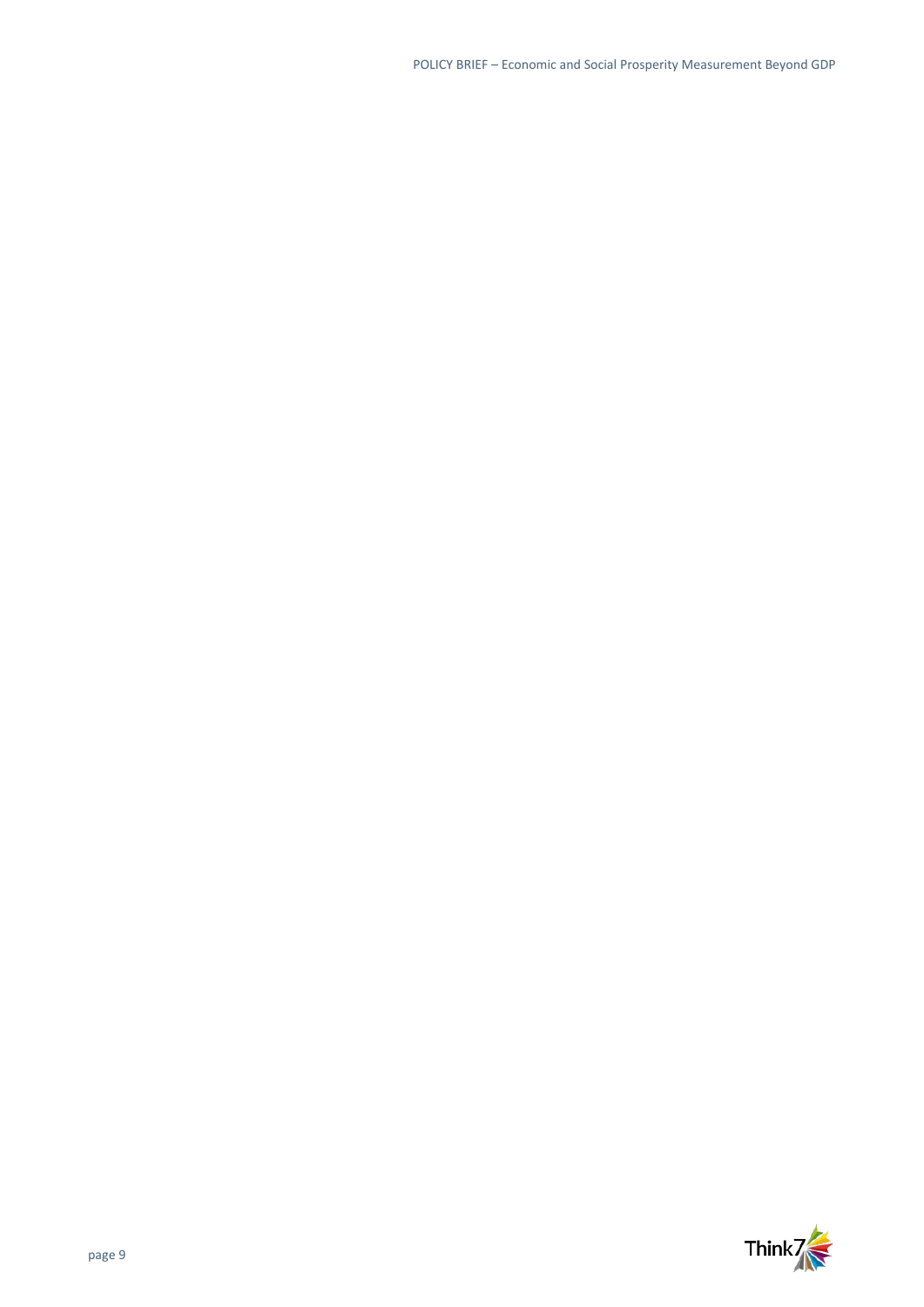### About the Authors

**Jakob Dirksen –** Oxford Poverty and Human Development Initiative, University of Oxford



Jakob is Research and Policy Officer at the Oxford Poverty and Human Development Initiative (OPHI), an economic research and policy centre within the Department of International Development at the University of Oxford. His research focuses on the construction, analysis, and policy-application of multidimensional well-being and poverty measures. He also works with international partners in United Nations agencies and governments around the world towards the development of such multidimensional indices as permanent official statistics and all-of-government policy-tools.

Jakob Dirksen is also Lecturer at Leuphana University of Lüneburg, Germany, and Seminar Leader at the Blavatnik School of Government at the University of Oxford. He previously held research positions with the Blavatnik School of Government and Mansfield College (both University of Oxford), and worked for the German Federal Foreign Office.

**Katharina Lima de Miranda –** The New Institute; Kiel Institute for the World Economy



Katharina is Program Manager for Measuring Prosperity at THE NEW INSTITUTE and research director of the Council for Global Problem-Solving. In her research she investigates the impact of social interaction and behavioral responses of individual agents on the emergence of global economic problems and proposes possible solutions in view of these results. Together with Dennis J. Snower she developed the Recoupling Dashboard that measures the wellbeing of societies beyond GDP and illustrates the correlation of economic prosperity, social prosperity and environmental sustainability.

Katharina is also affiliated with the Kiel Institute for the World Economy (IfW). She previously held positions with the IfW, Hamburg University, University of Kiel, University of Rwanda and worked for the UNCTAD.

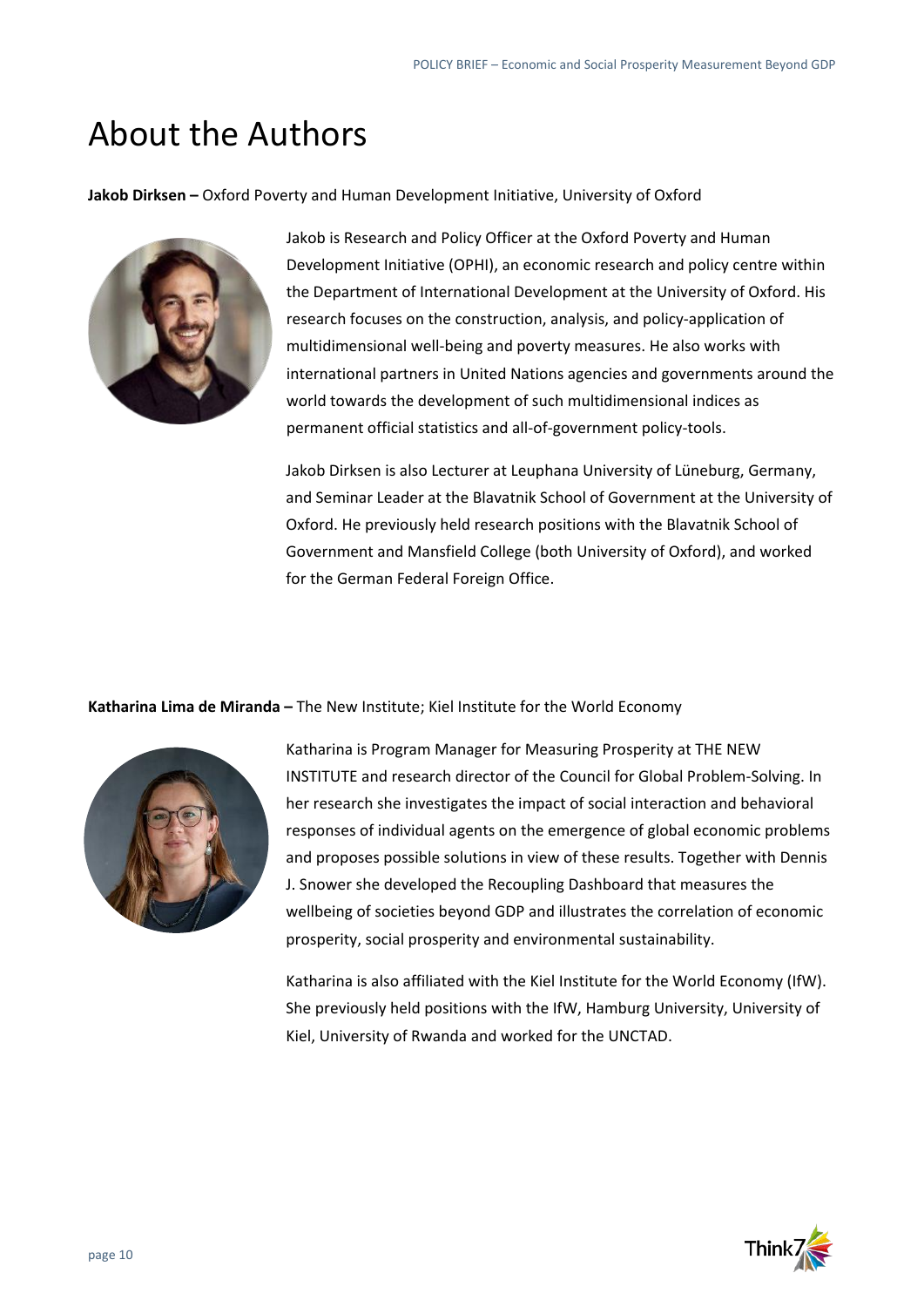#### **Richard Wike -** Pew Research Centre



Richard Wike is director of global attitudes research at Pew Research Centre in Washington, DC, where he conducts research and writes about international public opinion on a variety of topics, such as democracy, international cooperation, and attitudes toward the United States and China. He is an author of numerous Pew Research Centre reports and has written pieces for The Atlantic, Foreign Affairs, Financial Times, the Guardian, Politico, Foreign Policy, Journal of Democracy, and other publications. Wike received a doctorate in political science from Emory University. Before joining Pew Research Centre, he was a senior associate for international and corporate clients at Greenberg Quinlan Rosner Research.